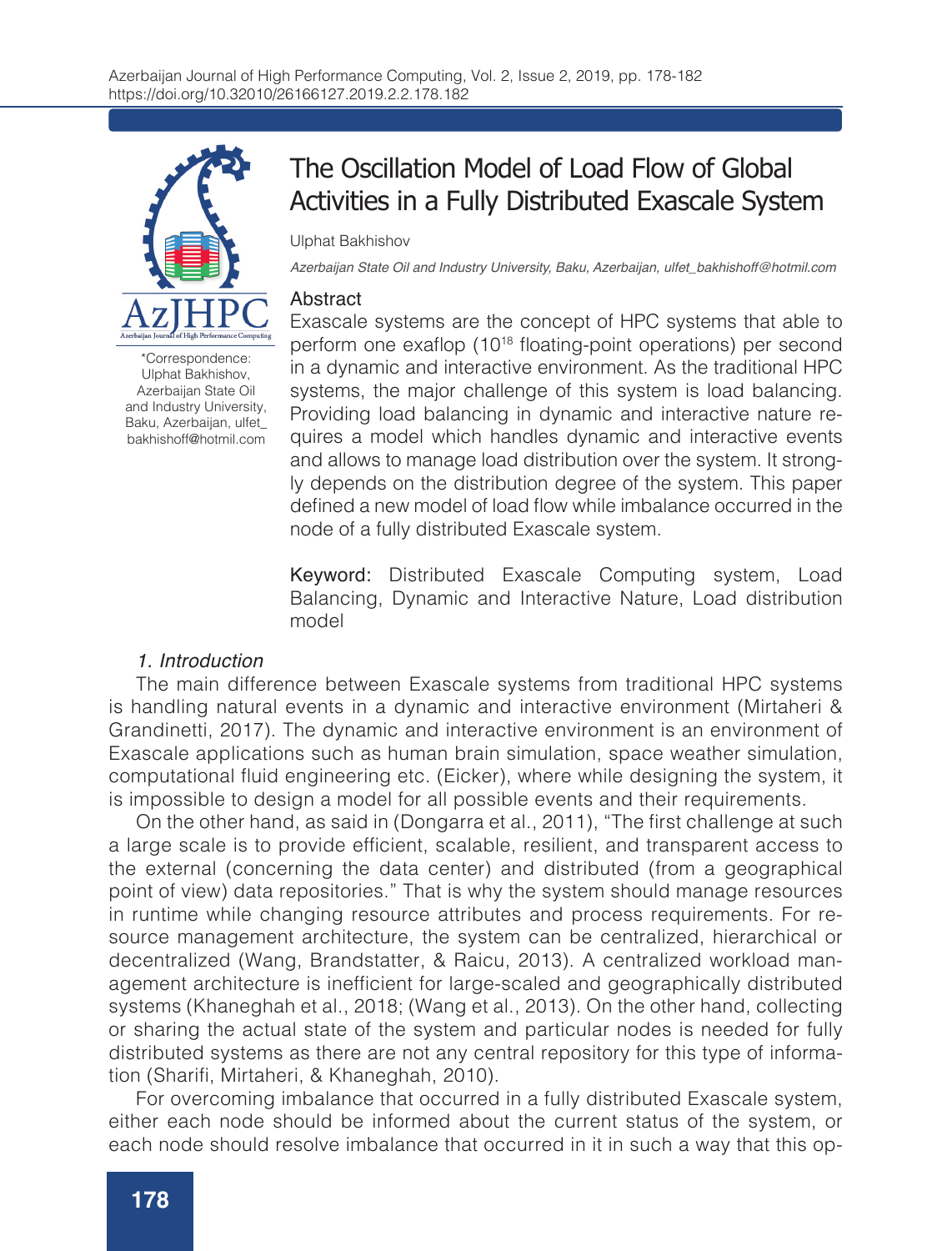eration should not create an extra imbalance in another node.

In the first case, for informing nodes with actual information about the current status of the system, there is a necessity for additional resources and time. Taking into account that the dynamic and interactive event may have occurred in Exascale while this time, the information shared around the nodes loses its actuality. According to this, it is necessary to re-share the information about the current status of the system is needed. Solving this problem requires an additional resource, which is practically impossible to perform.

In the second case, it should be considered that the system may be built from geographically dispersed nodes that are connected by the network with different topologies and containing resources in a different architecture. In this situation, if each node resolves only is own imbalance with a custom way without considering others, it may increase the dynamicity of events in the Exascale system. However, if each node resolves imbalance that occurred in it, in the same way as others, it may be possible to model the load flow of global activities and optimize this model for minimizing response time.

## *2. Related Works*

## *2.1. Load distribution strategies*

For the different load balancing policies, a load of the global activity may be assigned to a single node time – one-time policy or it may be reassigned (Mirtaheri & Grandinetti, 2017; Bakhishoff, 2018; Sharma et al., 2008). In a one-time policy, the task should be solved only by the node which is assigned. However, if reassignment is available, a process may be reassigned to another node until it executed. As a process, it is considered the smallest collection of commands which cannot be parallelized.

Load distribution strategies are categorized into sender-initiated and receiver-initiated strategies (Mirtaheri & Grandinetti, 2017). In a sender-initiated strategy, imbalance occurred node raises global activities (Balasangameshwara & Raju, 2013). However, in receiver-initiated strategy lightly loaded nodes look for overloaded nodes for receiving the load to process (Fairuzullah et al., 2019; Domanal & Reddy, 2015, November; (Kumar & Kumar, 2019). In this strategy, nodes should be informed about other nodes' current status or it should check them one by one if they are overloaded. For this reason, this strategy considered significantly cost in huge distributed systems (Balasangameshwara & Raju, 2013; Fairuzullah et al., 2019).

# *2.2. Resource management models*

For the resource management model for P2P systems proposed by Wang et al. (2013), the system does not need any exact centroids. However, it needs dynamic controllers and regions created at runtime, which provide hierarchical workload management. This model based on the supply and demand model, so the same node can be in role client and server at the same time from different aspects. As the server, this machine stores and shares the current state of the system. For this purpose, they use resources which specially allocated for this reason, called Oa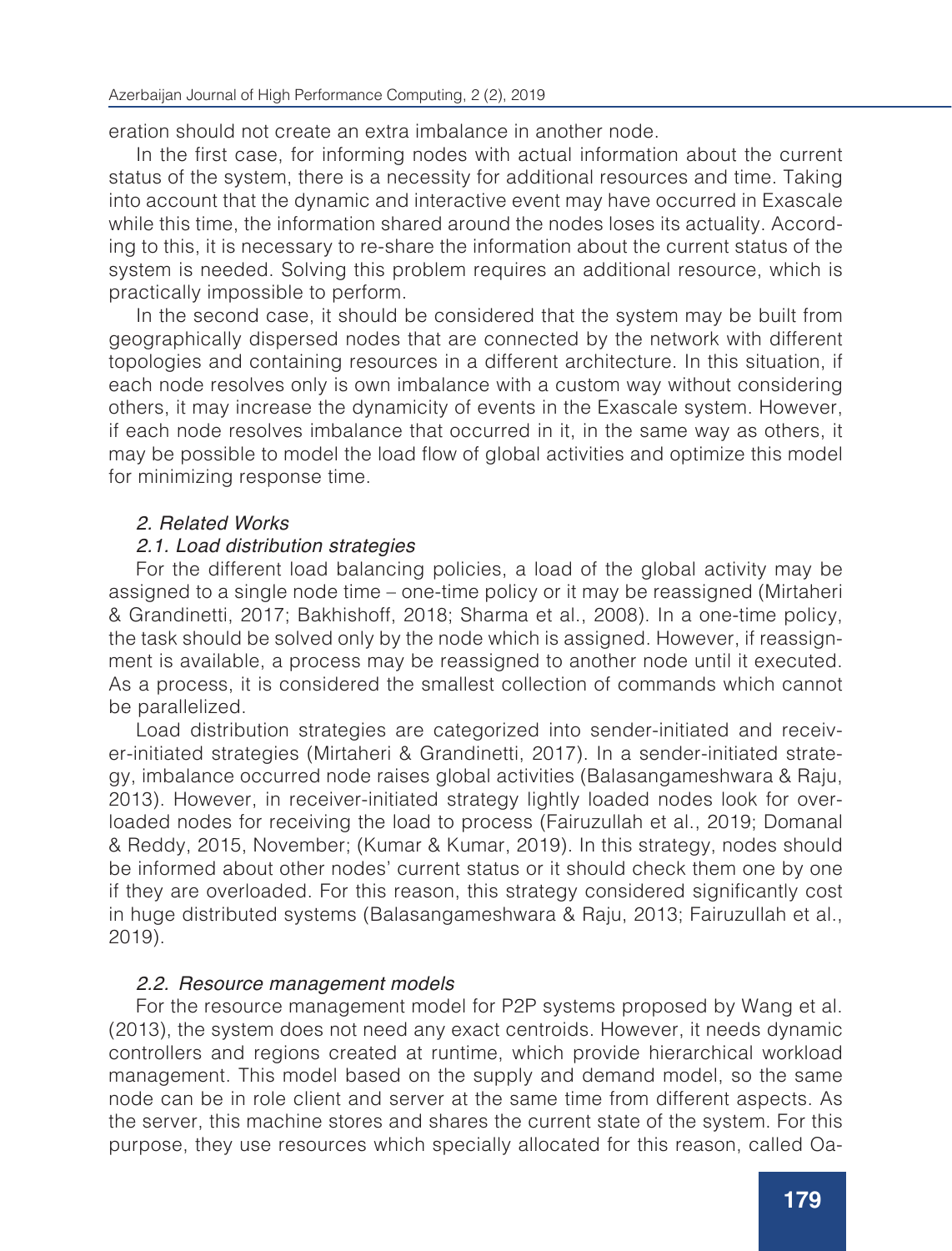sis. The main shortcoming of this model is sharing a large amount of metadata over the nodes which need to be kept actual.

Another approach proposed diffusive load balancing algorithms by (Lieber, 2016, September) - these algorithms based on a graph model. The main advantage of these models versus the model proposed by Wang et al. (2013) is that they require communication between neighbor nodes only. It applies to scalable systems. However, there need rules to recalculate coefficients while dynamic and interactive events occurred in Exascale systems.

## *3. Proposed model*

 This paper proposed a sender initiated and reassignment available load flow model for a fully distributed Exascale system. It is considered that each node has information only about its neighbors. If node overloaded, it distributes the extra load between its neighbors equally. In a simple case, it is considered a system that has two nodes. If one node overloaded, all extra load of it will be transferred to its neighbor. At the same time, if the neighbor node would not be able to process these global activities, it will return all extra loads. In that situation, a harmonic oscillation occurs. The time of returning sent load to back is the period of this oscillation. This period depends on network bandwidth and a load of global activities. If processing power is considered, the current load of the node will decrease over time and it will be able to process a piece of the extra load that is sent to it. In this case, the extra load will disappear over time and this situation is damped oscillation. The damping coefficient of this oscillation depends on the processing powers of nodes in communication. If this rule considered in complex structured systems, each node would distribute global activities currently in it between neighbors equally. At the same time, this process can happen in each neighbor if it is overloaded. However, global activities assigned to the underloaded machine will be processed and will not be reassigned. As a result of this, total global activities will be reduced. In other words, the oscillation will stop over time. This model indicates that flow of all global activities is directed to underloaded machines.

## *3.1. Considering dynamic and interactive events in the proposed model*

In Exascale systems can be occurred following types of dynamic and interactive events (Eicker, N; Khaneghah & Sharifi, 2014):

- The process can fork a new process
- The process can communicate with another process
- The process can interact with the system environment

When a fork occurs, if the requirements of the new process can not be mapped to resource attributes, then it is marked as global activity and is assigned to one of the neighbors of the current node while distributing all global activities on the current node. This assignment starts oscillation. This oscillation can be critically damped if the assigned node can process it, or can continue several periods otherwise. However, over time, as the result of executions of processes in nodes, this oscillation will stop.

When one process communicates with another one, these are not able to ex-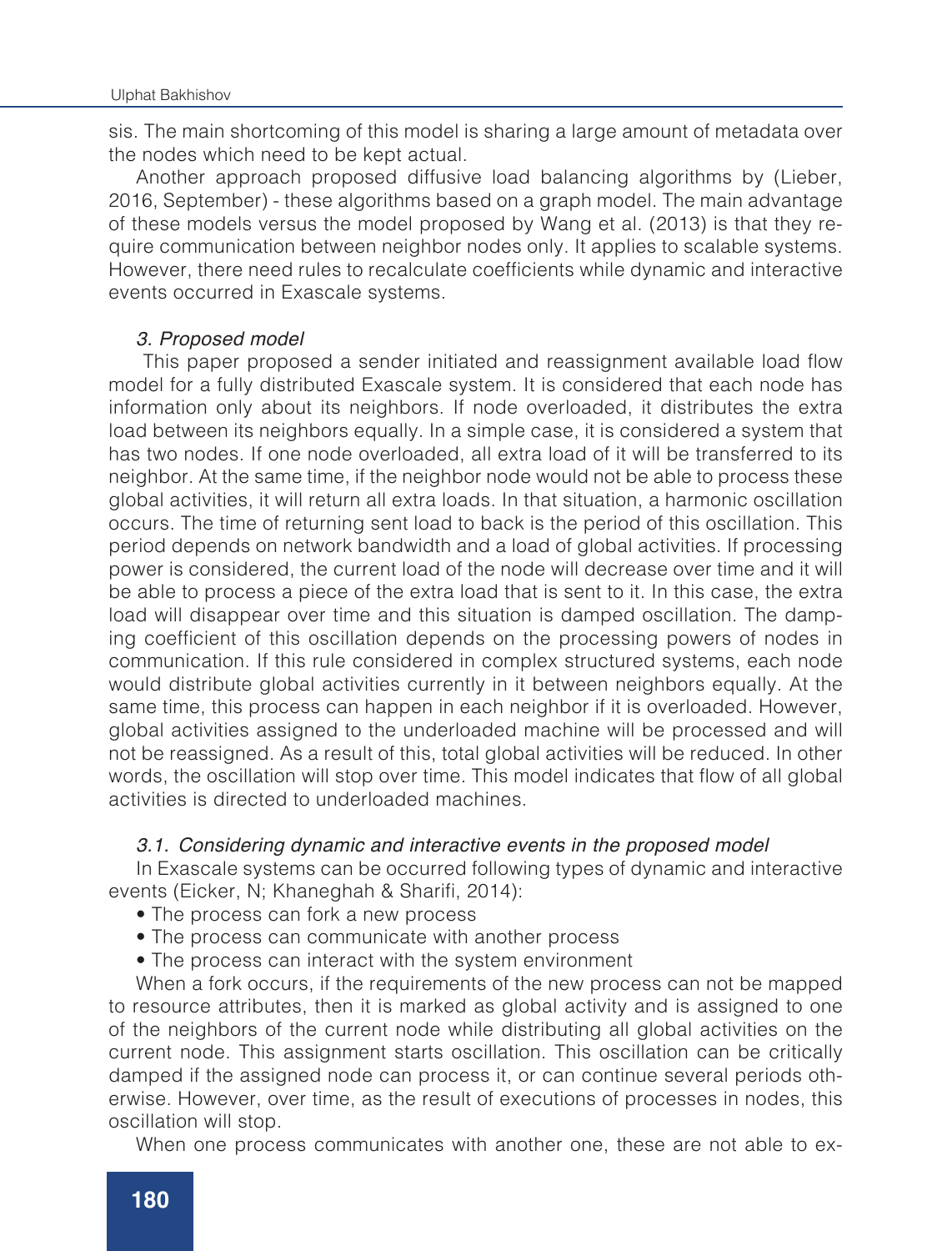ecuted parallelly. Taking into account that, a distribution made only for parallel processes, these communicated processes should consider as one process. In this case, if this process creates an extra load, it should be marked as a new global activity and should be resolved as global activities created during the fork.

When one process interacts with the environment, its requirements change unintentionally. In this case, it can be considered as a new process with new requirements that are forked, and the old process is finished. In this case, creation and handling global activities is as same as it occurred during the fork.

## *4. Conclusion*

This model provides the flow of extra load directed to capable machines, without considering where they are created. However, the load may be transferred to the capable machine without an optimal direction. For example, if one node has five neighbors and only one of them is capable, each time load distributed between neighbors, a portion of it will reduce and another portion of it will return. This load will be distributed again and again until fully reduced. However, the total load is not assigned to the capable machine directly. That is why it should be controlled the direction of the flow by optimizing the model. At the same time, it should be calculated parameters of oscillation dependent on resource attributes and process requirements.

Another problem is fault tolerance. So, if when some machine goes down or moves from the system, the processes assigned to this machine and are currently executing in it should be marked as global activities and should not be lost.

# *References*

Bakhishoff, U. (2018). Applying Multiple Multidimensional Knapsack Problem to Dynamic Load Balancing in Distributed Exascale computing environment. *Azerbaijan Journal of High Performance Computing, 1*(2), 214-218.

Balasangameshwara, J., & Raju, N. (2013). Performance-Driven Load Balancing with a Primary-Backup Approach for Computational Grids with Low Communication Cost and Replication Cost. *Ieee Transactions on Computers, 62*(5), 990-1003. doi:10.1109/tc.2012.44

Dharmik, R. C., & Sathe, S. R. (2018). A Sender Initiated Dynamic and Decentralized Load Balancing algorithm for Computational Grid Environment Using Variable CPU Usage. *International Journal of Applied Engineering Research, 13*(1), 189-194.

Domanal, S. G., & Reddy, G. R. M. (2015, November). Load balancing in cloud environment using a novel hybrid scheduling algorithm. In *2015 IEEE International Conference on Cloud Computing in Emerging Markets (CCEM)* (pp. 37-42). IEEE.

Dongarra, J., Beckman, P., Moore, T., Aerts, P., Aloisio, G., Andre, J. C., Yelick, K. (2011). The International Exascale Software Project roadmap. *International Journal of High* 

*Performance Computing Applications, 25*(1), 3-60. doi:10.1177/1094342010391989 Eicker, N. The DEEP Project.

Fairuzullah, A., Noraziah, A., Arshah, R. A., & Herawan, T. (2019). Optimize Per-